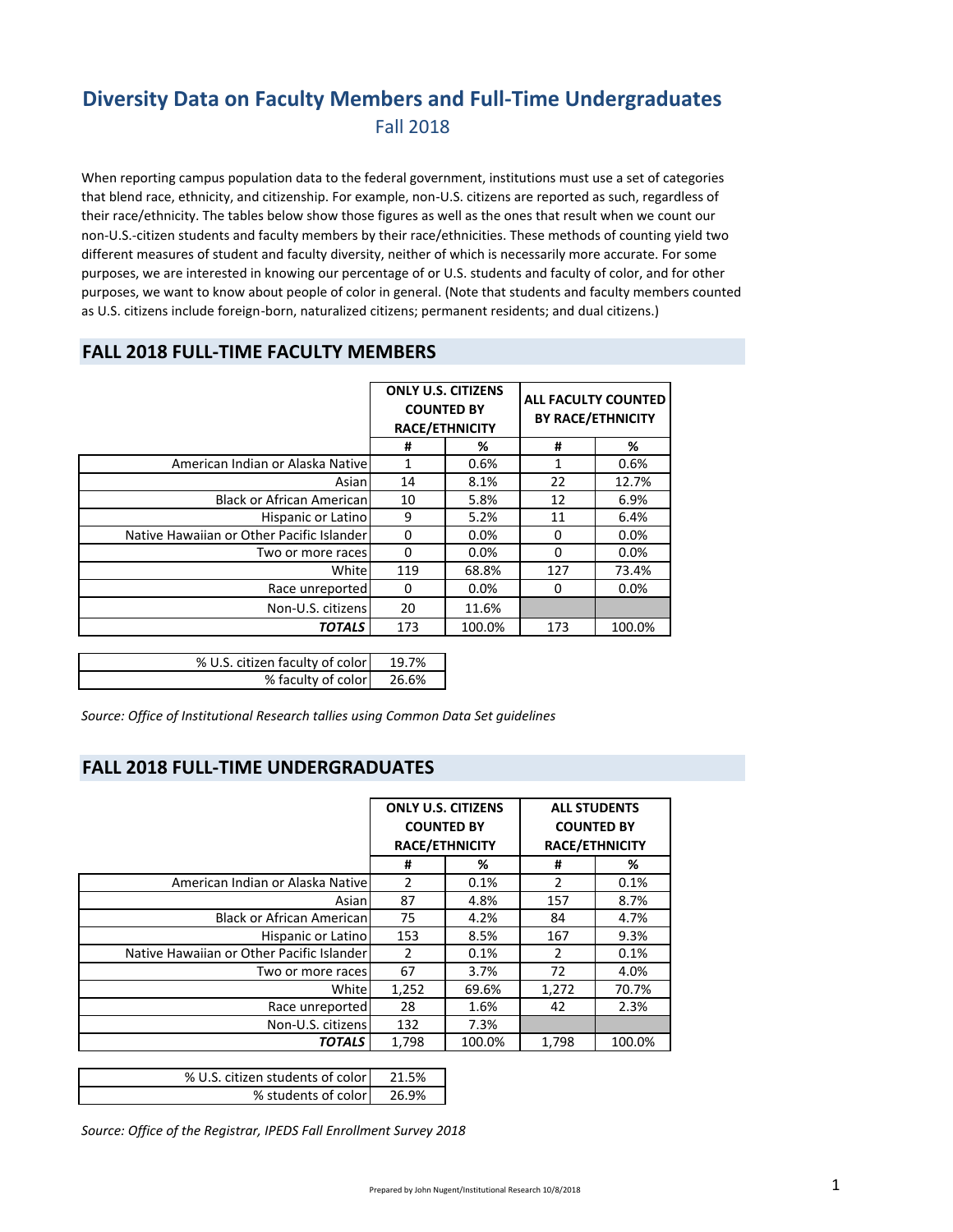# **Fall 2018 Full‐Time Faculty Members' and Students' Race/Ethnicity**

*Non‐U.S.‐citizen faculty members and students counted here by their race/ethnicity*

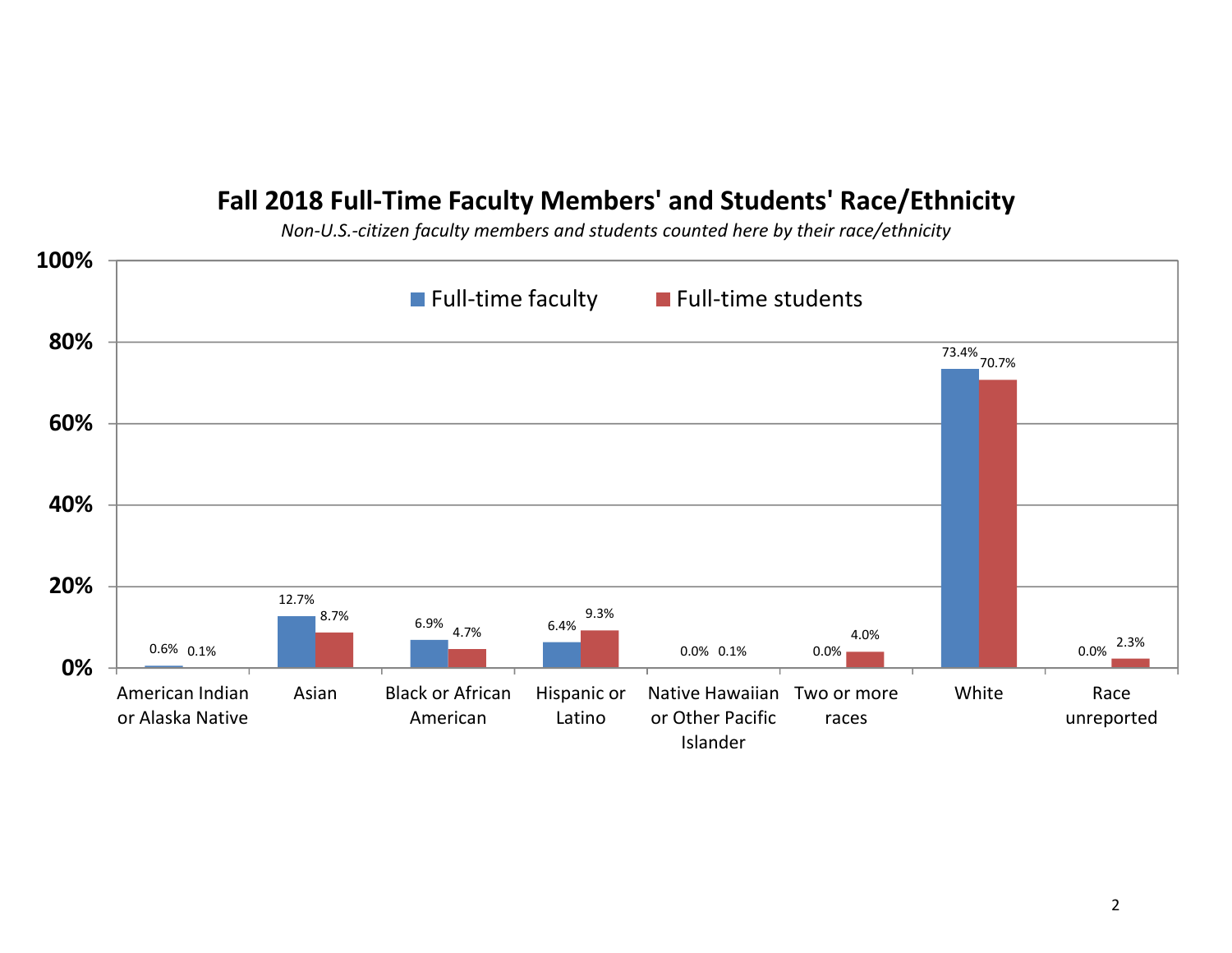# **Fall 2018 Faculty and Students of Color**

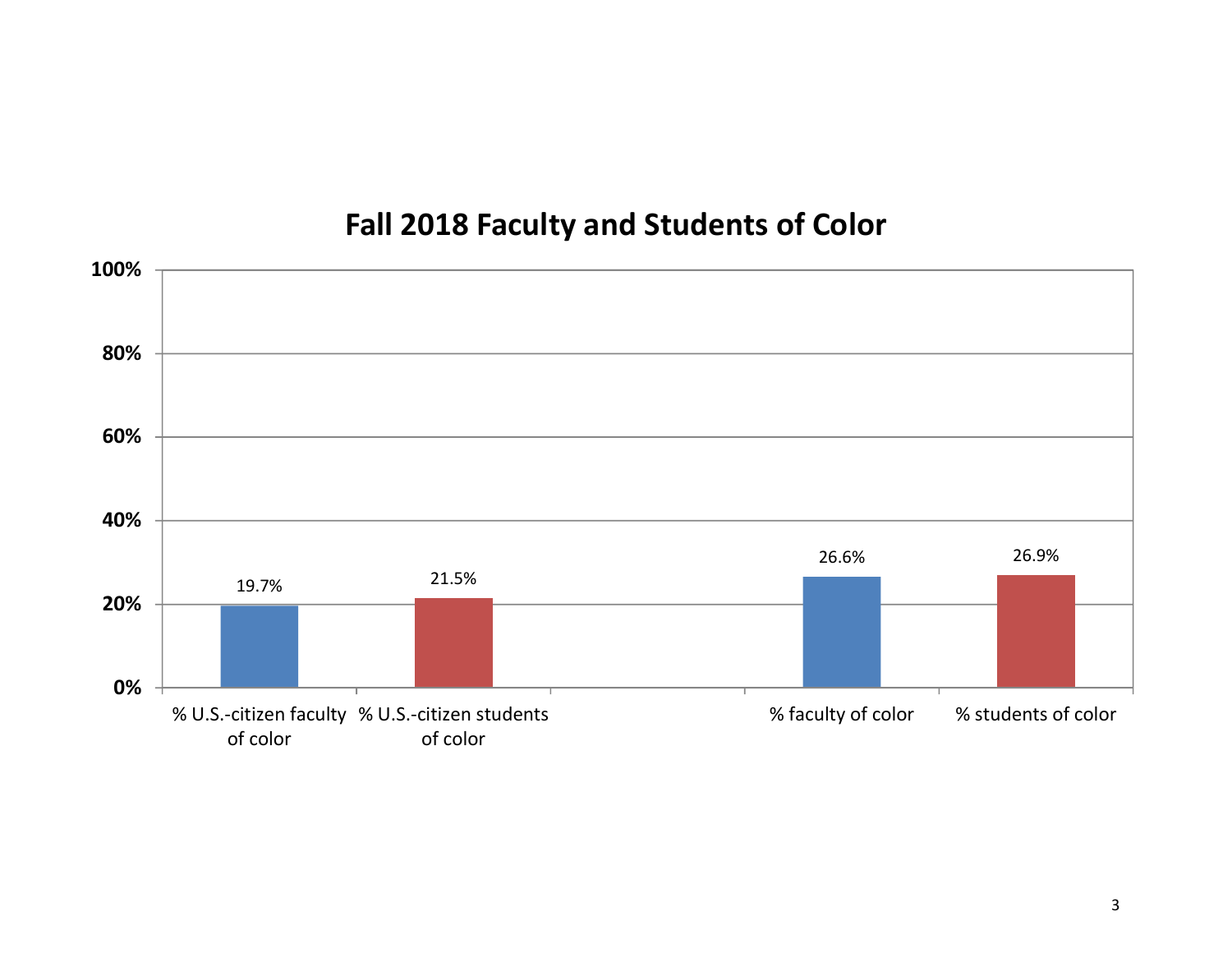

### **Historical Percentage of U.S. Students of Color, Fall 1982 to Fall 2018**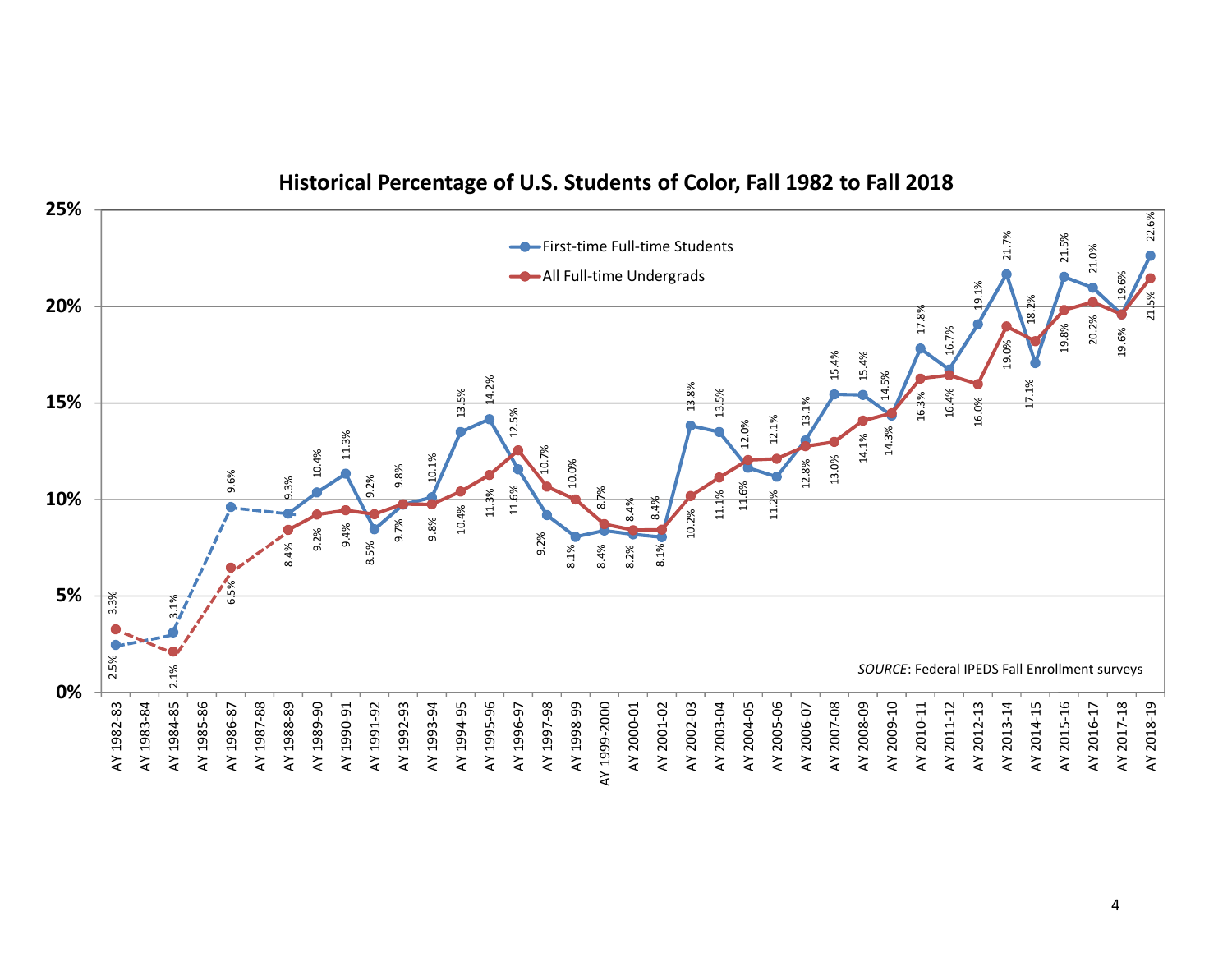

### **Numbers of Full‐Time Undergraduate U.S. Students of Color**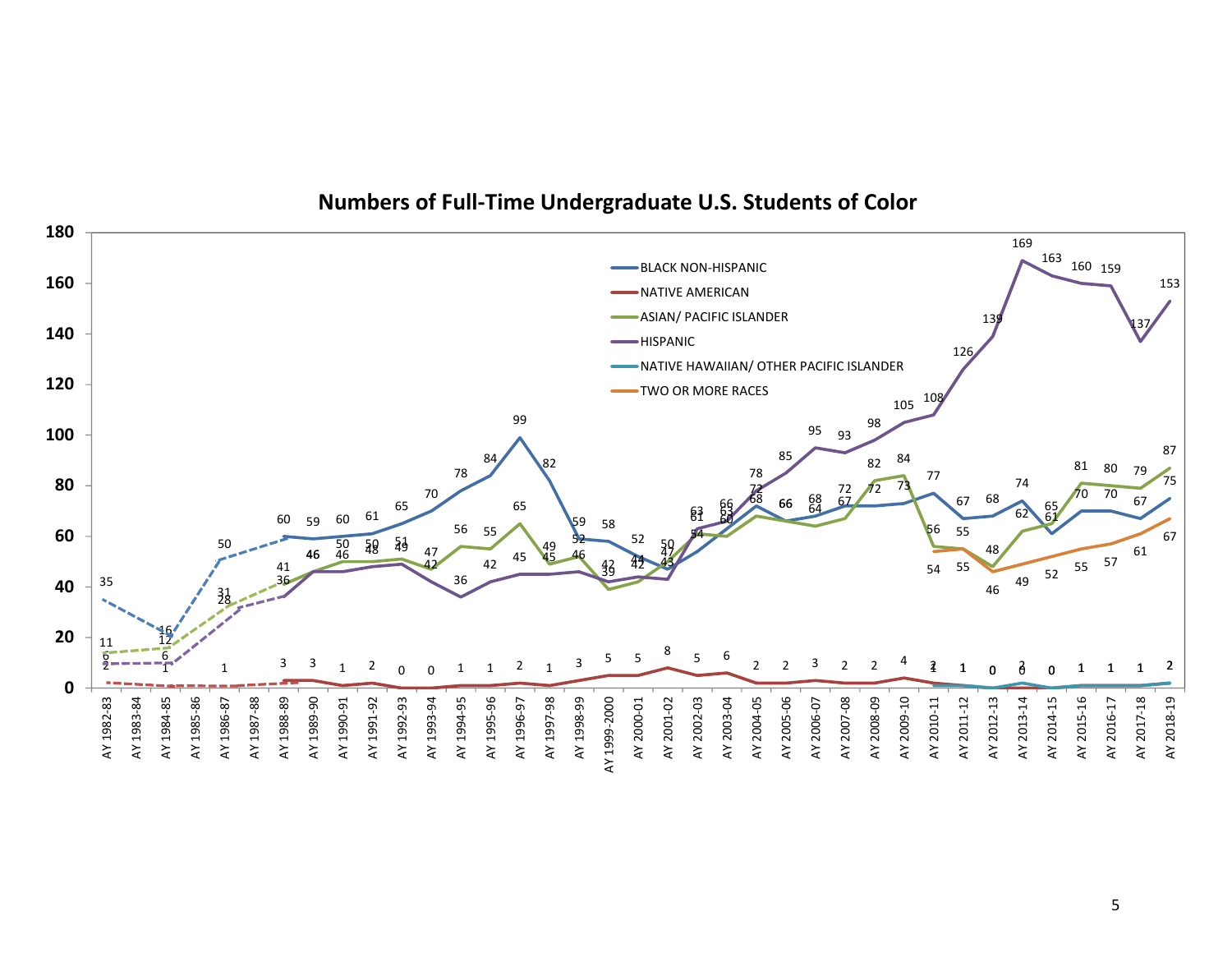

# **% Faculty of Color by Citizenship, Fall 2004‐Fall 2018**

2004-05 2005-06 2006-07 2007-08 2008-09 2009-10 2010-11 2011-12 2012-13 2013-14 2014-15 2015-16 2016-17 2017-18 2018-19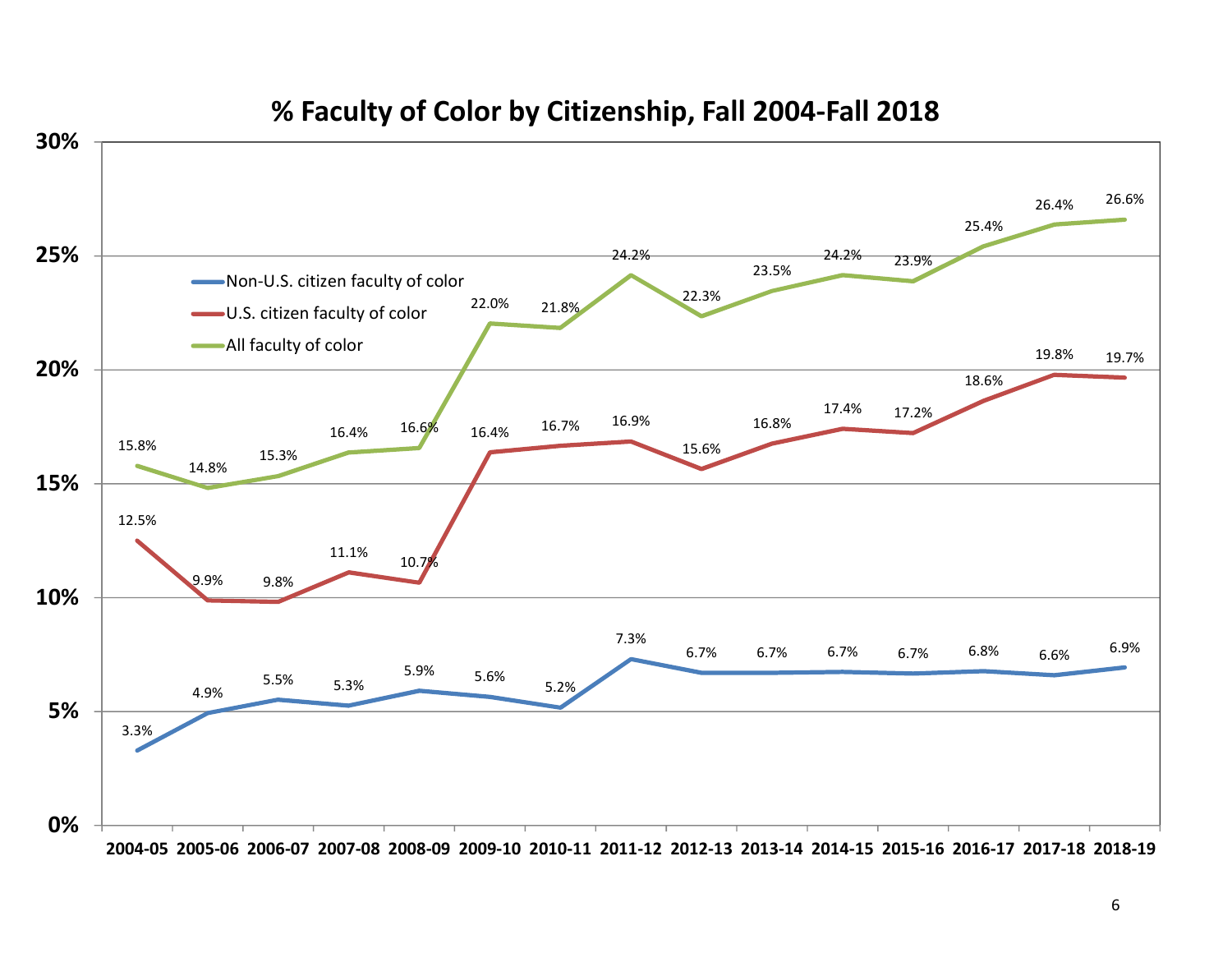

**# Faculty of Color by Gender, Fall 2004‐Fall 2018**